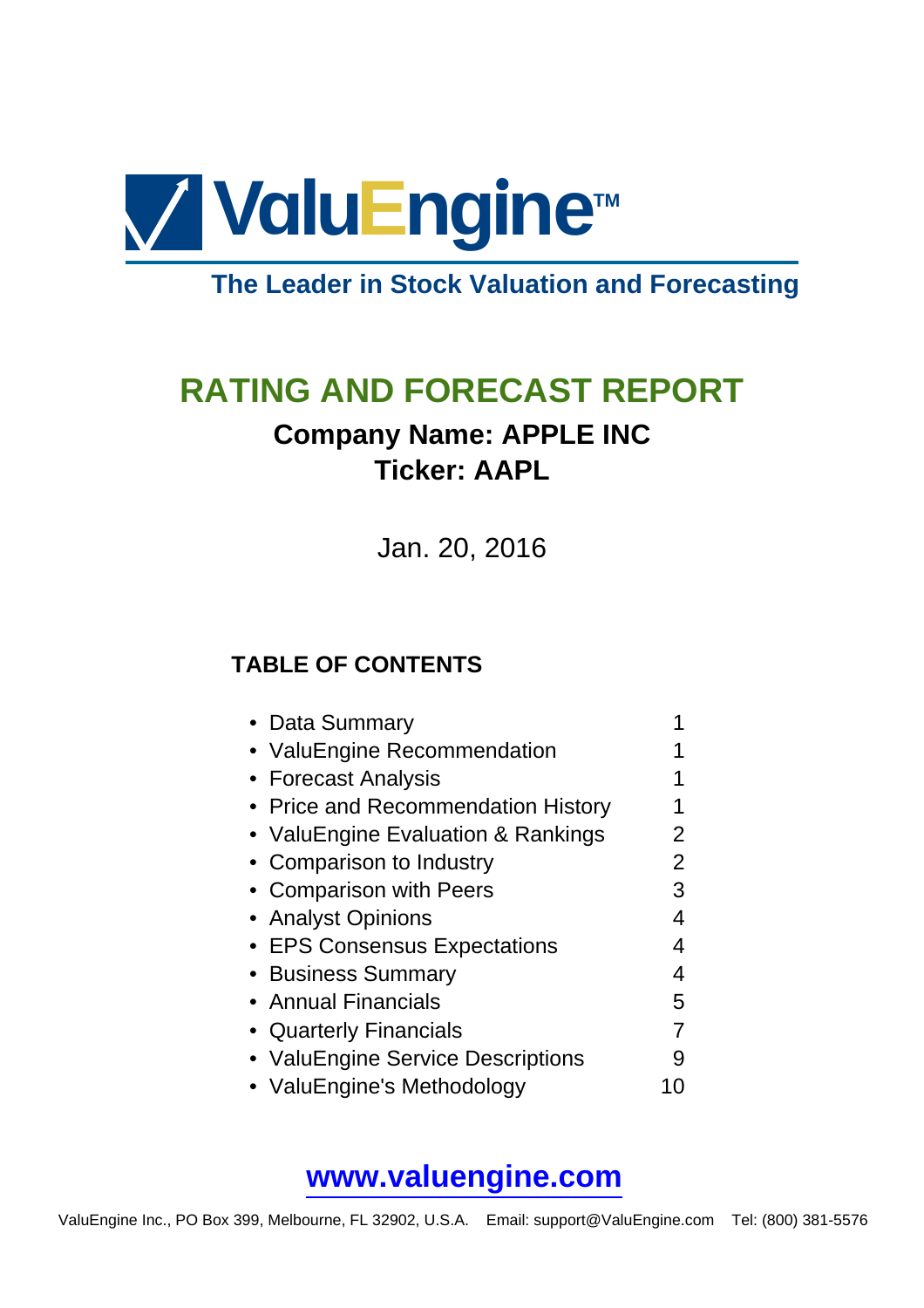**APPLE INC (NSDQ: AAPL)** Report Date: Jan 20, 2016



#### **DATA SUMMARY**

**Sector:** Computer and Technology **Industry:** Computer-Mini

| <b>Last Close: \$96.66</b>     |
|--------------------------------|
| <b>Valuation: -16.79%</b>      |
| EPS Growth: 2.99%              |
| 5-Yr Avg Return: 16.52%        |
| <b>Annual Dividend: \$2.03</b> |

**Valuation:** -16.79% **Trailing P/E:** 10.30 **Market Cap (bil):** 563.02 **Forward P/E:** 10.01 **EPS Growth:** 2.99% **PEG Ratio:** 3.45 **P/S Ratio:** 2.41 **M/B Ratio:** 5.10 **5-Yr Avg Return:** 16.52% **Volatility:** 24.32% **Sharpe Ratio:** 0.68 **Beta:** 0.89 **Annual Dividend:** \$2.03 **Dividend Yield:** 2.10% **52-Wk High:** \$134.54 **52-Wk Low:** \$92.00

**Last Close:** \$96.66 **Trade Date:** Jan 19, 2016 **1-Yr Forecast:** 7.25% **1-Yr Momentum:** -11.09%

#### **VALUENGINE RECOMMENDATION**

| <b>ValuEngine</b><br><b>Rating</b> |                | VVVV            |
|------------------------------------|----------------|-----------------|
| underperform                       | match          | outperform      |
| <b>NEGATIVE</b>                    | <b>NEUTRAL</b> | <b>POSITIVE</b> |

ValuEngine recommendation covers more than 5000 companies. The recommendations are based on the proprietary ValuEngine one-year forecast return model output for each individual equity. ValuEngine's Five-Engine rating stocks have an averaged annual return of 21.38% since 2002.

### **FORECAST ANALYSIS**

|         | <b>Target Price</b> | <b>Exp. Return</b> |
|---------|---------------------|--------------------|
| 1-Month | \$97.24             | 0.61%              |
| 3-Month | \$98.80             | 2.21%              |
| 6-Month | \$99.52             | 2.96%              |
| 1-Year  | \$103.67            | 7.25%              |
| 2-Year  | \$103.49            | 7.06%              |
| 3-Year  | \$106.52            | 10.20%             |

The predictive variables used in Valuengine's forecast model include both proprietary and well-established variables derived from credible financial studies and publications. We use a distinct forecasting model for each time horizon and apply the most advanced statistical/econometric techniques to ensure that our stock return forecasts are as reliable as possible. [Click for more information on ValuEngine's models.](http://www.valuengine.com/pub/main?p=0)

#### **PRICE AND RECOMMENDATION HISTORY**



#### **Most Recent Recommendation Changes**

 Oct 23, 2015 Downgrade to Buy Sep 03, 2015 Upgrade to Strong Buy Jan 05, 2015 Upgrade to Buy

#### **Past Performance**

| Last One Month   | $-8.84\%$  |
|------------------|------------|
| Last Three Month | $-13.49%$  |
| Last Six Month   | $-26.81\%$ |
| Last One Year    | $-11.09%$  |
|                  |            |

### **CONTACT VALUENGINE**

#### [ValuEngine Inc.](http://www.valuengine.com/)

PO Box 399 Melbourne, FL 32902 (800) 381-5576 (T) support@ValuEngine.com www.ValuEngine.com

ValuEngine's fundamentally-based, quant-derived research is now available to private investors. ValuEngine's research will enhance your ability to evaluate individual stocks, manage your portfolio and allocate capital for maximum returns. ValuEngine currently covers @5500 US equities as well as most major Canadian stocks.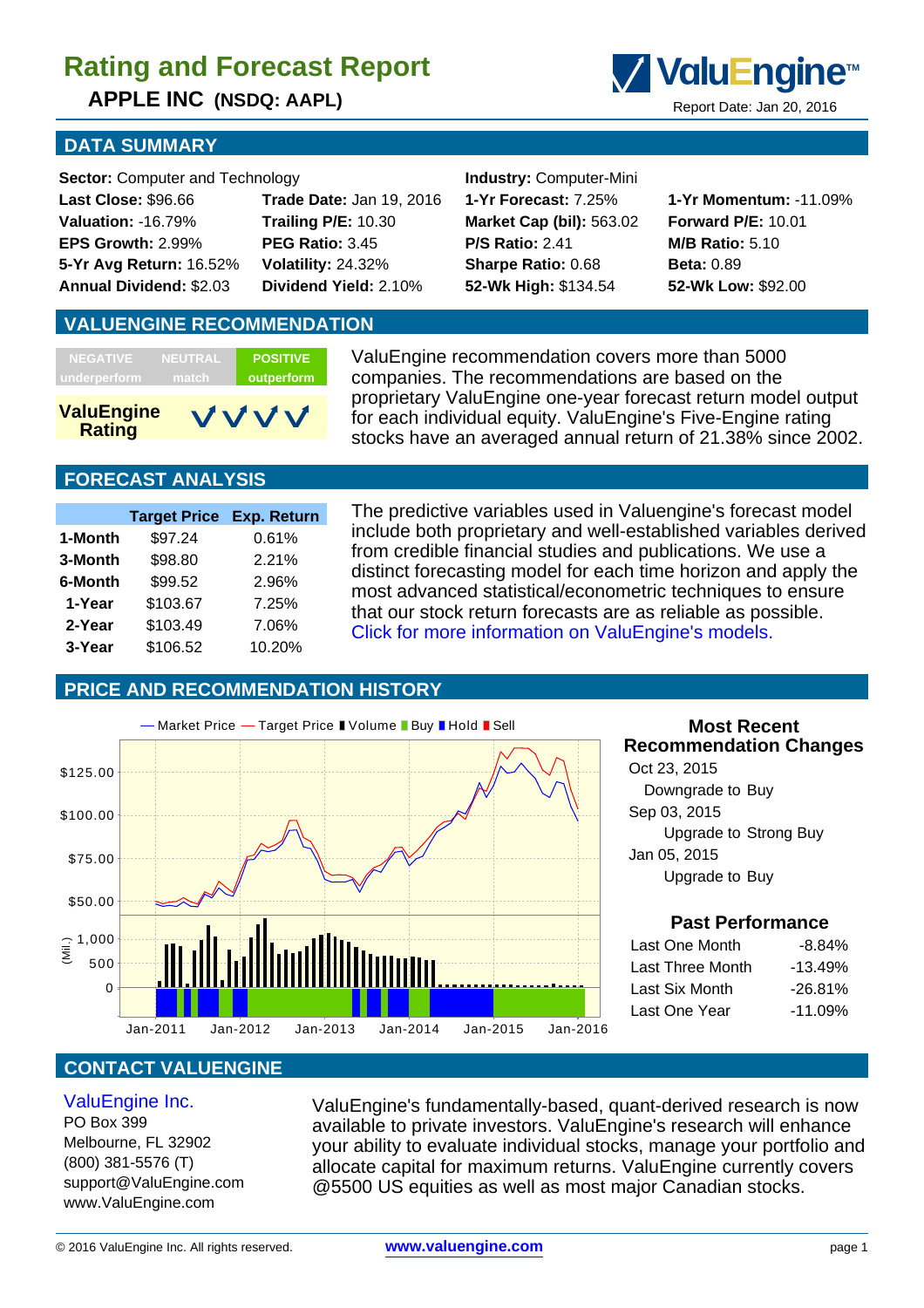**APPLE INC (NSDQ: AAPL)** Report Date: Jan 20, 2016



|                     | Value     | Rank |
|---------------------|-----------|------|
| 1-Yr Forecast       | 7.25%     | 89   |
| Valuation           | $-16.79%$ | 51   |
| 1-Yr Momentum       | $-11.09%$ | 58   |
| <b>P/E Ratio</b>    | 10.30     | 84   |
| <b>Market Cap</b>   | 563.02B   | 100  |
| <b>EPS Growth</b>   | 2.99%     | 27   |
| 5-Yr Avg Return     | 16.52%    | 89   |
| <b>Volatility</b>   | 24.32%    | 66   |
| <b>Sharpe Ratio</b> | 0.68      | 90   |
| <b>P/S Ratio</b>    | 241       | 34   |
| <b>M/B Ratio</b>    | 5.10      | 20   |
| <b>Surprise</b>     | 0.08      | 65   |

Just as important as the percentages shown for our predictive variables for each stock is the way they are ranked against @7000 stocks in our database. This is sometimes confusing to newcomers to ValuEngine. Each of these quantitative measurements is ranked on a scale of 1 to 100. Generally the higher the ranking, the more positive the influence each measurement has on the overall attractiveness of the stock. In other words a high rank is always better. For example: Forecast rank 89: 11% of stocks have higher forecast returns. Valuation rank 51: 49% of stocks are more undervalued. Momentum rank 58: 42% of stocks have higher momentum. P/E rank 84: 16% of stocks have lower P/E ratios. Size rank 100: 0% of stocks have higher market capitalization. Volatility rank 66: 34% of stocks have less volatility.

ValuEngine<sup>™</sup>

### **COMPARISON TO INDUSTRY**

| 1-Yr Forecast     |           | Rank |    |     |  |
|-------------------|-----------|------|----|-----|--|
| AAPL              | 7.25%     |      |    | 89  |  |
| Industry          |           |      |    |     |  |
| Sector            | $-1.72%$  |      | 43 |     |  |
| 1-Yr Momentum     |           | Rank |    |     |  |
| AAPL              | $-11.09%$ |      | 58 |     |  |
| Industry          |           |      |    |     |  |
| Sector            | $-12.39%$ |      | 53 |     |  |
| S&P 500           | $-6.98%$  |      | 65 |     |  |
| <b>Valuation</b>  |           | Rank |    |     |  |
| AAPL              | $-16.79%$ |      | 51 |     |  |
| Industry          |           |      |    |     |  |
| Sector            | $-10.87%$ |      | 45 |     |  |
| <b>P/E Ratio</b>  |           | Rank |    |     |  |
| AAPL              | 10.30     |      |    | 84  |  |
| Industry          |           |      |    |     |  |
| Sector            | 26.84     |      | 43 |     |  |
|                   |           |      |    |     |  |
| Market Cap (bil.) |           | Rank |    |     |  |
| <b>AAPL</b>       | 563.02    |      |    | 100 |  |
| Industry          |           |      |    |     |  |
| Sector            | 5.49      |      | 50 |     |  |
| <b>Volatility</b> |           | Rank |    |     |  |
| AAPL              | 24.32%    |      | 66 |     |  |
| Industry          |           |      |    |     |  |
| Sector            | 57.13%    |      | 40 |     |  |
| S&P 500           | 19.24%    |      | 75 |     |  |

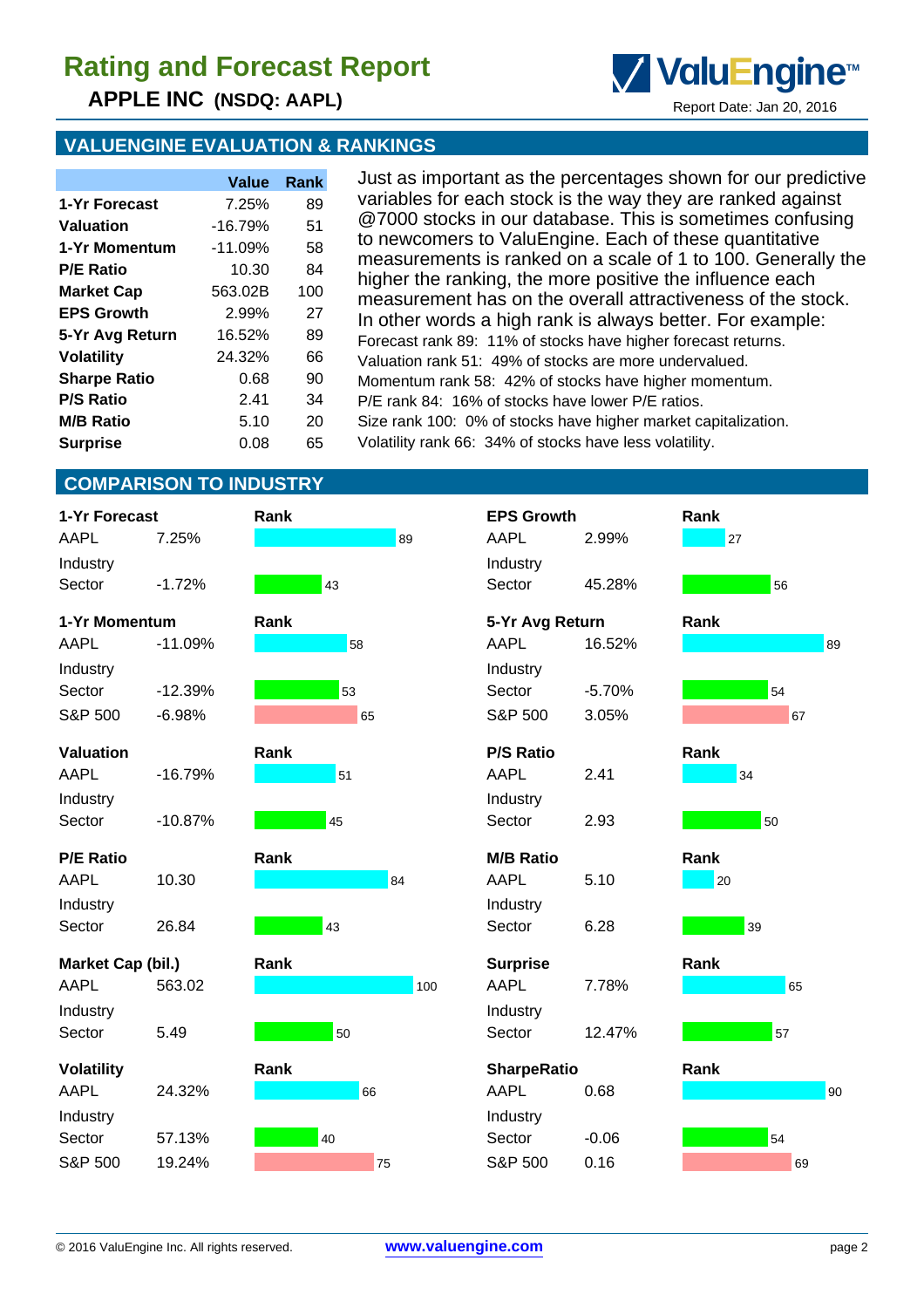**APPLE INC (NSDQ: AAPL)** Report Date: Jan 20, 2016

### **COMPARISON WITH PEERS**



| <b>Company Name</b>    | <b>VE Rating</b> | 1-Mon     | 3-Mon     | 6-Mon | $1-Yr$    | $2-Yr$ | $3-Yr$                                  |
|------------------------|------------------|-----------|-----------|-------|-----------|--------|-----------------------------------------|
| APPLE INC              | 4                | 0.61%     | 2.21%     | 2.96% | 7.25%     | 7.06%  | 10.20%                                  |
| HP INC                 | 3                | $-0.17%$  | 4.28%     | 6.88% | $-2.07\%$ | 27.08% | 58.78%                                  |
| <b>3D SYSTEMS CORP</b> |                  | $-1.10\%$ | $-0.57\%$ | 0.25% | -13.18%   | 21.36% | 49.18%                                  |
| ALPHABET INC-A         | 3                | 0.16%     | 0.50%     | 3.81% | 1.94%     | 20.10% | 22.66%                                  |
| MICROSOFT CORP         | 3                | 0.16%     | 1.78%     | 6.40% | 1.96%     | 27.84% | 40.37%                                  |
|                        |                  |           |           |       |           |        | <b>Return Forecast: Expected Return</b> |

| 1-Yr Forecast     |           | Rank                    |
|-------------------|-----------|-------------------------|
| AAPL              | 7.25%     |                         |
| HPQ               | $-2.07%$  | 36                      |
| DDD               | $-13.18%$ | $\overline{4}$          |
| GOOGL             | 1.94%     | 64                      |
| MSFT              | 1.96%     | 65                      |
| 1-Yr Momentum     |           | Rank                    |
| AAPL              | $-11.09%$ |                         |
| HPQ               | $-74.73%$ | 7                       |
| DDD               | $-77.39%$ | 6                       |
| GOOGL             | 41.01%    |                         |
| MSFT              | 8.99%     |                         |
| Valuation         |           | Rank                    |
| AAPL              | $-16.79%$ | 51                      |
| HPQ               | 16.26%    | 9                       |
| DDD               | 68.91%    | $\overline{\mathbf{2}}$ |
| GOOGL             | 6.16%     | 16                      |
| MSFT              | 34.72%    | $\blacksquare$          |
| <b>P/E Ratio</b>  |           | Rank                    |
| AAPL              | 10.30     |                         |
| HPQ               | 3.02      |                         |
| DDD               |           | 28                      |
| GOOGL             | 31.94     | 40                      |
| <b>MSFT</b>       | 19.45     | 54                      |
| Market Cap (bil.) |           | Rank                    |
| <b>AAPL</b>       | 563.02    |                         |
| HPQ               | 17.84     |                         |
| DDD               | 0.74      | 65                      |
| GOOGL             | 489.10    |                         |
| MSFT              | 414.78    |                         |
| <b>Volatility</b> |           | Rank                    |
| AAPL              | 24.32%    | 66                      |
| HPQ               | 48.10%    | 36                      |
| DDD               | 58.17%    | 29                      |
| GOOGL             | 22.77%    | 68                      |
| <b>MSFT</b>       | 21 27%    | 7                       |







© 2016 ValuEngine Inc. All rights reserved. **[www.valuengine.com](http://www.valuengine.com/)** page 3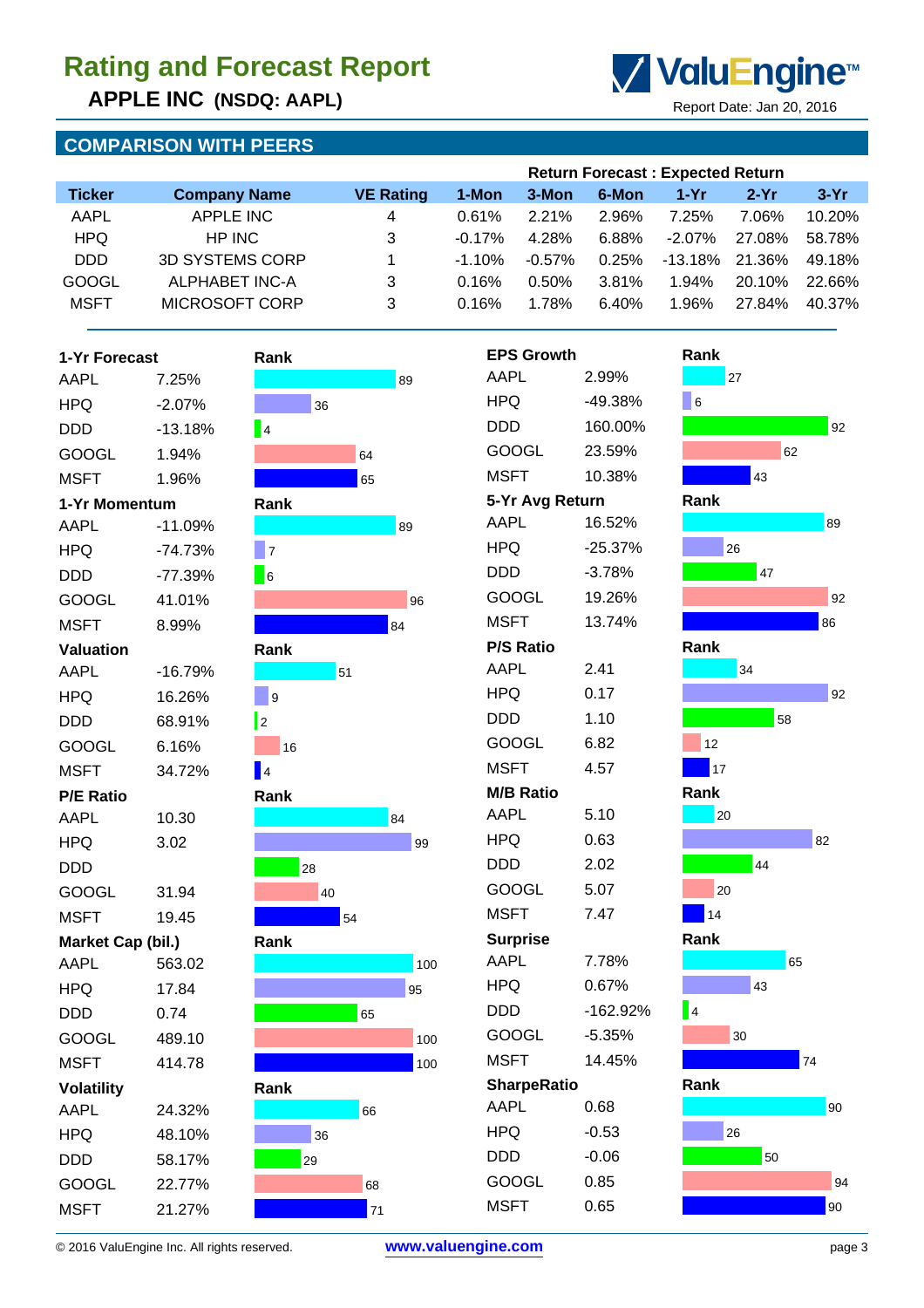**APPLE INC (NSDQ: AAPL)** Report Date: Jan 20, 2016

### **ANALYST OPINIONS**

| <b>Buv</b>                                                                    |      | <b>Strong Buy:</b> |                  |
|-------------------------------------------------------------------------------|------|--------------------|------------------|
| The mean recommendation was calculated<br>from the numbers provided by Zacks. |      | Buy: $\vert$       | $\blacksquare$ 3 |
| <b>Current Mean:</b>                                                          | 4.47 | Hold:              | - 7              |
| <b>Number of Analyst:</b>                                                     | 32   | Sell: $ 0 $        |                  |
|                                                                               |      | Strong Sell: 0     |                  |

#### **EPS CONSENSUS EXPECTATIONS**

| Quarter              | 201512  | 201603  | 201606  | 201609  | 201612         |
|----------------------|---------|---------|---------|---------|----------------|
| Mean                 | \$3.24  | \$2.25  | \$1.88  | \$2.06  | \$3.47         |
| # of Estimates       | 16      | 14      | 14      | 14      | 9              |
| High                 | \$3.32  | \$2.53  | \$2.07  | \$2.29  | \$3.72         |
| Low                  | \$3.12  | \$1.95  | \$1.67  | \$1.84  | \$3.20         |
| Same Qtr Last Yr     | \$3.06  | \$2.33  | \$1.85  | \$1.96  | \$3.24         |
| % Growth             | 5.82    | $-3.53$ | 1.58    | 4.99    | 7.20           |
| Qtr/Year/LTG         | 201512  | 201603  | 2016    | 2017    | <b>LTG</b>     |
| Mean - Current       | \$3.24  | \$2.25  | \$9.56  | \$10.29 | 12.32%         |
| Mean - 7 Days Ago    | \$3.24  | \$2.25  | \$9.59  | \$10.34 | 12.31%         |
| Mean - 30 Days Ago   | \$3.26  | \$2.39  | \$9.82  | \$10.53 | 12.31%         |
| Mean - 60 Days Ago   | \$3.26  | \$2.43  | \$9.87  | \$10.63 | 13.03%         |
| Mean - 90 Days Ago   | \$3.18  | \$2.43  | \$9.78  | \$10.54 | 15.75%         |
| Year/LTG             | 2016    | 2017    | 2018    | 2019    | <b>LTG</b>     |
| Mean                 | \$9.56  | \$10.29 | \$11.71 |         | 12.32%         |
| # of Estimates       | 20      | 15      | 3       | 0       | $\overline{7}$ |
| High                 | \$10.65 | \$11.52 | \$11.89 |         | 20.00%         |
| Low                  | \$8.63  | \$9.60  | \$11.43 |         | 6.00%          |
| Previous Year        | \$9.22  | \$9.56  | \$10.29 | \$11.71 |                |
| % Growth             | 3.70    | 7.65    | 13.75   |         |                |
| Quarter              | 201412  | 201503  | 201506  | 201509  |                |
| <b>Estimated EPS</b> | \$2.60  | \$2.19  | \$1.80  | \$1.88  |                |
| <b>Actual EPS</b>    | \$3.06  | \$2.33  | \$1.85  | \$1.96  |                |
| <b>Difference</b>    | \$0.46  | \$0.14  | \$0.05  | \$0.08  |                |

% Surprise 17.69 6.39 2.78 4.26

# **Recommendation Mean Trend Three Month Ago:** 4.23 **Two Month Ago:** 4.32

**Strong Buy:** 22

ValuEngine<sup>™</sup>

| <b>Current:</b>                           | 4.47 |
|-------------------------------------------|------|
| One Month Ago:                            | 4.34 |
| $\sim$ $\sim$ $\sim$ $\sim$ $\sim$ $\sim$ | ےں ب |

**Quarterly EPS Trend**



**Annual EPS Trend**



#### **BUSINESS SUMMARY**

Apple Inc. is engaged in designing, manufacturing and marketing mobile communication and media devices, personal computers, and portable digital music players. The Company's products and services include iPhone, iPad, Mac, iPod, Apple TV, a portfolio of consumer and professional software applications, the iOS and Mac OS X operating systems, iCloud, and a range of accessory, service and support offerings. It sells its products worldwide through its online stores, its retail stores, its direct sales force, third-party wholesalers, and resellers. Apple Inc. is headquartered in Cupertino, California.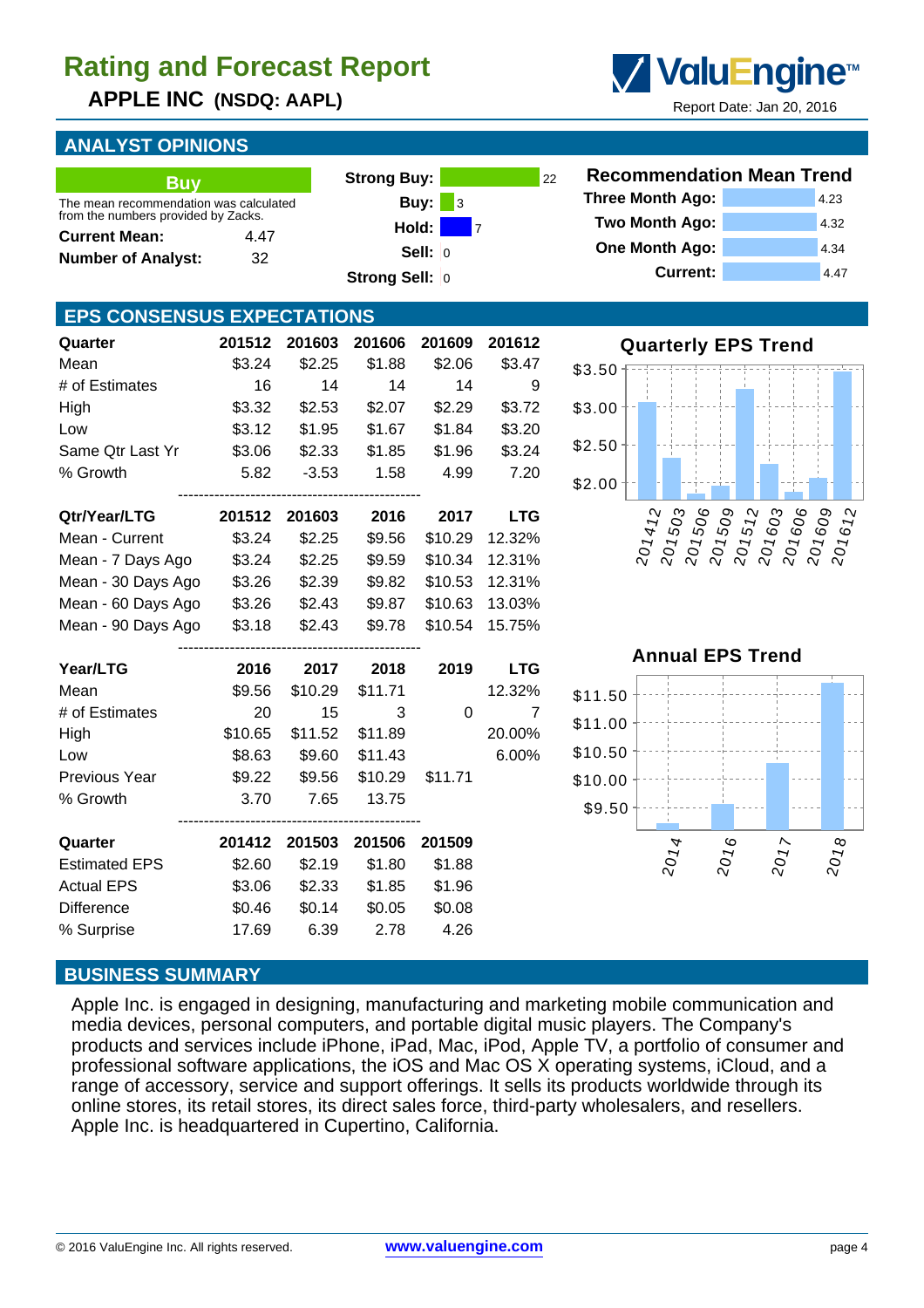**APPLE INC** (NSDQ: AAPL) Report Date: Jan 20, 2016



## **ANNUAL FINANCIALS (All numbers in millions)**

| <b>Balance Sheet</b>                       | 200809 | 200909 | 201009   | 201109 | 201209 | 201309    | 201409 | 201509    |
|--------------------------------------------|--------|--------|----------|--------|--------|-----------|--------|-----------|
| Cash                                       | 11875  | 5263   | 11261    | 9815   | 10746  | 14259     | 13844  | 21120     |
| <b>Marketable Securities</b>               | 12615  | 18201  | 14359    | 16137  | 18383  | 26287     | 11233  | 20481     |
| <b>Receivables</b>                         | 2422   | 3361   | 9924     | 11717  | 18692  | 20641     | 27219  | 30343     |
| Inventory                                  | 509.00 | 455.00 | 1051     | 776.00 | 791.00 | 1764      | 2111   | 2349      |
| <b>Raw Materials</b>                       |        |        |          |        |        |           |        |           |
| Work in Progress                           |        |        |          |        |        |           |        |           |
| <b>Finished Goods</b>                      |        |        |          |        |        | 1764      | 2111   | 2349      |
| <b>Notes Receivable</b>                    |        |        |          |        |        |           |        |           |
| <b>Other Current Assets</b>                | 7269   | 4275   | 5083     | 6543   | 9041   | 10335     | 14124  | 15085     |
| <b>Total Current Assets</b>                | 34690  | 31555  | 41678    | 44988  | 57653  | 73286     | 68531  | 89378     |
| Property, Plant & Equipment                | 3747   | 4667   | 7234     | 11768  | 21887  | 28519     | 39015  | 49257     |
| <b>Accumulated Depreciation</b>            | 1292   | 1713   | 2466     | 3991   | 6435   | 11922     | 18391  | 26786     |
| Net Property, Plant & Equipment            | 2455   | 2954   | 4768     | 7777   | 15452  | 16597     | 20624  | 22471     |
| Investment & Advances                      |        | 10528  | 25391    | 55618  | 92122  | 106215    | 130162 | 164065    |
| <b>Other non-current Assets</b>            |        |        |          |        |        |           |        |           |
| <b>Deferred Charges</b>                    |        |        |          |        |        |           |        |           |
| Intangibles                                | 492.00 | 453.00 | 1083     | 4432   | 5359   | 5756      | 8758   | 9009      |
| Deposits & other assets                    | 1935   | 2011   | 2263     | 3556   | 5478   | 5146      | 3764   | 5556      |
| <b>TOTAL ASSETS</b>                        | 39572  | 47501  | 75183    | 116371 | 176064 | 207000    | 231839 | 290479    |
| Notes Payable                              |        |        |          |        |        |           |        |           |
| <b>Accounts Payable</b>                    | 5520   | 5601   | 12015    | 14632  | 21175  | 22367     | 30196  | 35490     |
| Current Portion of Long-term Debt          |        |        |          |        |        |           | 6308   | 10999     |
| <b>Current Portion of Capital Leases</b>   |        |        |          |        |        |           |        |           |
| <b>Accrued Expenses</b>                    | 8572   | 3852   | 5723     | 9247   | 11414  | 13856     | 18453  | 25181     |
| Income Taxes Payable                       |        |        |          |        |        |           |        |           |
| <b>Other Current Liabilities</b>           |        | 2053   | 2984     | 4091   | 5953   | 7435      | 8491   | 8940      |
| <b>Total Current Liabilities</b>           | 14092  | 11506  | 20722    | 27970  | 38542  | 43658     | 63448  | 80610     |
| Mortgages                                  |        |        |          |        |        |           |        |           |
| Deferred Charges (taxes/income)            |        | 853.00 | 1139     | 1686   | 2648   | 2625      | 3031   | 3624      |
| <b>Convertible Debt</b>                    |        |        |          |        |        |           |        |           |
| Long Term Debt                             |        |        |          |        |        | 16960     | 28987  | 53463     |
| Non-Current Capital Leases                 |        |        |          |        |        |           |        |           |
| Other Long-Term Liabilities                | 4450   | 3502   | 5531     | 10100  | 16664  | 20208     | 24826  | 33427     |
| <b>TOTAL LIABILITIES</b>                   | 18542  | 15861  | 27392    | 39756  | 57854  | 83451     | 120292 | 171124    |
| Minority Interest (liabilities)            |        |        |          |        |        |           |        |           |
| <b>Preferred Stock</b>                     |        |        |          |        |        |           |        |           |
| Common Stock, Net                          | 7177   | 8210   | 10668    | 13331  | 16422  | 19764     | 23313  | 27416     |
| <b>Capital Surplus</b>                     |        |        |          |        |        |           |        |           |
| <b>Retained Earnings</b>                   | 13845  | 23353  | 37169    | 62841  | 101289 | 104256    | 87152  | 92284     |
| <b>Treasury Stock</b>                      |        |        |          |        |        |           |        |           |
| <b>Other Liabilities</b>                   | 8.00   | 77.00  | $-46.00$ | 443.00 | 499.00 | $-471.00$ | 1082   | $-345.00$ |
| <b>SHAREHOLDERS' EQUITY</b>                | 21030  | 31640  | 47791    | 76615  | 118210 | 123549    | 111547 | 119355    |
| <b>TOTAL LIABILITES &amp; SHAREHOLDERS</b> | 39572  | 47501  | 75183    | 116371 | 176064 | 207000    | 231839 | 290479    |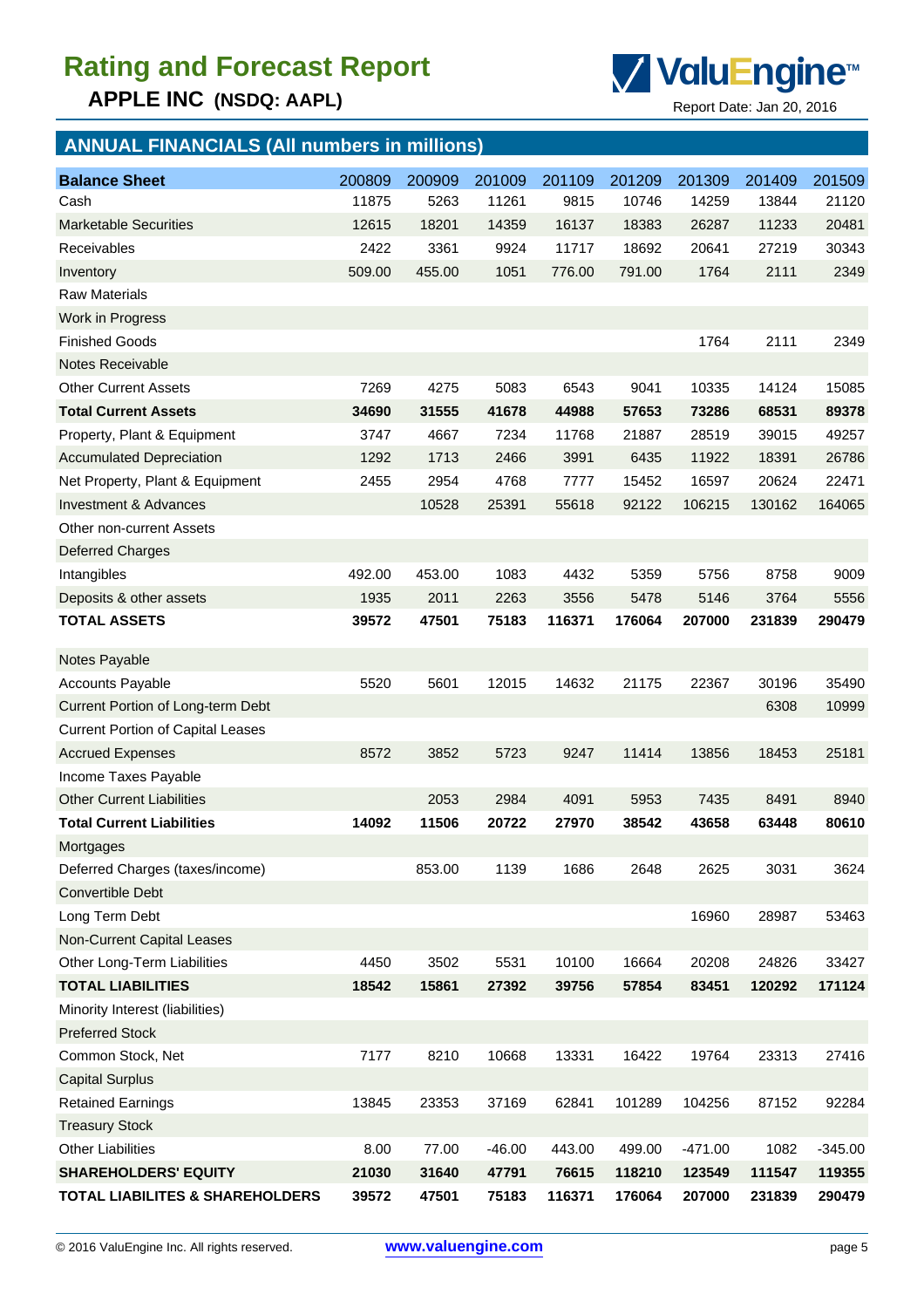

## **ANNUAL FINANCIALS (All numbers in millions)**

| <b>Income Statement</b>                       | 200809    | 200909    | 201009    | 201109    | 201209    | 201309    | 201409    | 201509    |
|-----------------------------------------------|-----------|-----------|-----------|-----------|-----------|-----------|-----------|-----------|
| Net Sales or Revenues                         | 32479     | 42905     | 65225     | 108249    | 156508    | 170910    | 182795    | 233715    |
| Cost of Goods Sold                            | 21334     | 25683     | 39541     | 64431     | 87846     | 106606    | 112258    | 140089    |
| <b>Gross Profit</b>                           | 11145     | 17222     | 25684     | 43818     | 68662     | 64304     | 70537     | 93626     |
| Research & Development Expense                | 1109      | 1333      | 1782      | 2429      | 3381      | 4475      | 6041      | 8067      |
| Selling, General, & Admin. Expense            | 3761      | 4149      | 5517      | 7599      | 10040     | 10830     | 11993     | 14329     |
| Income Before Deprec., Depletion, Amort.      | 6275      | 11740     | 18385     | 33790     | 55241     | 48999     | 52503     | 71230     |
| Depreciation, Depletion, Amortization         |           |           |           |           |           |           |           |           |
| Non-Operating Income                          | 620.00    | 326.00    | 155.00    | 415.00    | 522.00    | 1156      | 980.00    | 1285      |
| Interest Expense                              |           |           |           |           |           |           |           |           |
| Pretax Income                                 | 6895      | 12066     | 18540     | 34205     | 55763     | 50155     | 53483     | 72515     |
| Provision for Income Taxes                    | 2061      | 3831      | 4527      | 8283      | 14030     | 13118     | 13973     | 19121     |
| <b>Minority Interest</b>                      |           |           |           |           |           |           |           |           |
| Investment Gains (Losses)                     |           |           |           |           |           |           |           |           |
| Other Income                                  |           |           |           |           |           |           |           |           |
| Income Before Extraordinaries & Disc          | 4834      | 8235      | 14013     | 25922     | 41733     | 37037     | 39510     | 53394     |
| Extraordinary Items & Discontinued            |           |           |           |           |           |           |           |           |
| <b>Net Income</b>                             | 4834      | 8235      | 14013     | 25922     | 41733     | 37037     | 39510     | 53394     |
|                                               |           |           |           |           |           |           |           |           |
| EPS - Basic, net                              | 0.78      | 1.32      | 2.20      | 4.01      | 6.38      | 5.72      | 6.49      | 9.28      |
| EPS - Diluted, net                            | 0.77      | 1.30      | 2.16      | 3.95      | 6.31      | 5.68      | 6.45      | 9.22      |
| EPS - Diluted, before non-recurring items     | 0.77      | 0.90      | 2.16      | 3.95      | 6.31      | 5.68      | 6.45      | 9.22      |
| <b>Cash Flow Statement</b>                    | 200809    | 200909    | 201009    | 201109    | 201209    | 201309    | 201409    | 201509    |
| Net Income (Cash Flow)                        | 4834      | 8235      | 14013     | 25922     | 41733     | 37037     | 39510     | 53394     |
| Depreciation, Depletion, Amortization-CF      | 473.00    | 734.00    | 1027      | 1814      | 3277      | 6757      | 7946      | 11257     |
| Net Increase (decrease) in                    | 4119      | $-586.00$ | 1212      | 5757      | $-299.00$ | 6478      | 7047      | 11647     |
| Cash from (used in) Discontinued              |           |           |           |           |           |           |           |           |
| Other Adjustments - Net                       | 170.00    | 1776      | 2343      | 4036      | 6145      | 3394      | 5210      | 4968      |
| Net Cash from (used by) Operating             | 9596      | 10159     | 18595     | 37529     | 50856     | 53666     | 59713     | 81266     |
| (increase) Decrease in Prop, Plant, &         | $-1091$   | $-1144$   | $-2005$   | $-4260$   | $-8295$   | $-8165$   | -9571     | $-11247$  |
| Acquisition/disposition of subsidiaires, othr | $-220.00$ |           | $-638.00$ | $-244.00$ | $-350.00$ | $-496.00$ | $-3765$   | $-343.00$ |
| Increase (decrease) in investments            | $-6760$   | $-16147$  | $-11093$  | $-32464$  | $-38427$  | $-24042$  | $-9017$   | -44417    |
| Other Cash inflow from investment             | $-118.00$ | $-143.00$ | $-118.00$ | $-3451$   | $-1155$   | $-1071$   | $-226.00$ | $-267.00$ |
| Net Cash from (used by) invesment             | $-8189$   | $-17434$  | $-13854$  | -40419    | -48227    | -33774    | $-22579$  | -56274    |
| Issuance (purchase) of equity shares          | 483.00    | 475.00    | 912.00    | 831.00    | 665.00    | $-22330$  | $-44270$  | $-34710$  |
| Issuance (repayment) of debt securities       |           |           |           |           |           | 16896     | 11960     | 27114     |
| Increase (decrease) in bank & other           |           |           |           |           |           |           | 6306      | 2191      |
| Payment of dividends & other cash             |           |           |           |           | $-2488$   | $-10564$  | $-11126$  | $-11561$  |
| Other cash from (used by) financing           | 633.00    | 188.00    | 345.00    | 613.00    | 125.00    | $-381.00$ | $-419.00$ | $-750.00$ |
| Net Cash from (used by) Financing             | 1116      | 663.00    | 1257      | 1444      | $-1698$   | $-16379$  | $-37549$  | $-17716$  |
| Effect of Exchange Rate Changes on            |           |           |           |           |           |           |           |           |
| Net Change in Cash & Cash Equivalents         |           |           |           |           |           |           |           |           |
|                                               | 2523      | $-6612$   | 5998      | $-1446$   | 931.00    | 3513      | $-415.00$ | 7276      |
| Cash & Equivalents at beginning of year       | 9352      | 11875     | 5263      | 11261     | 9815      | 10746     | 14259     | 13844     |
| Cash & Equivalents at year end                | 11875     | 5263      | 11261     | 9815      | 10746     | 14259     | 13844     | 21120     |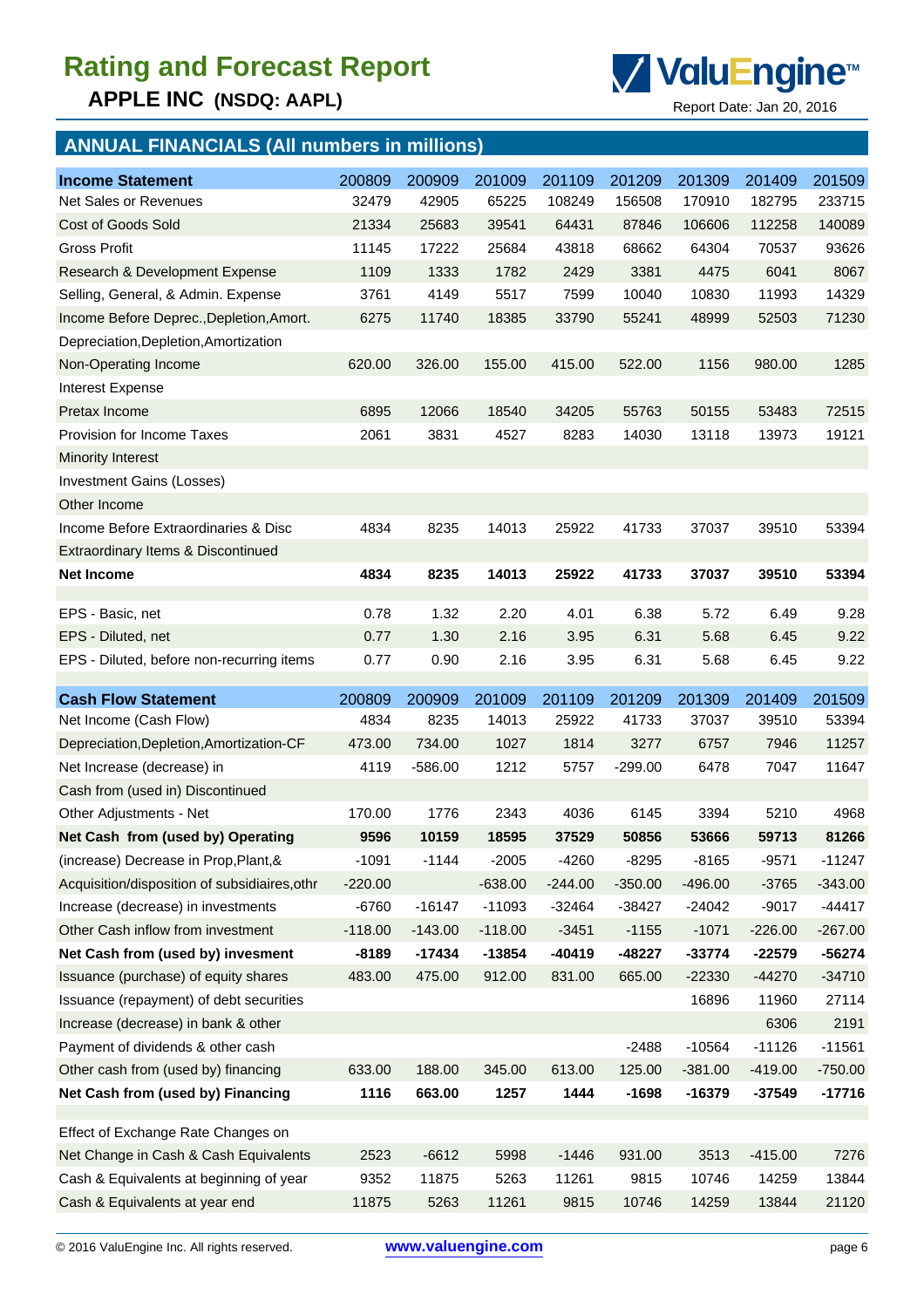**APPLE INC (NSDQ: AAPL)** Report Date: Jan 20, 2016



## **QUARTERLY FINANCIALS (All numbers in millions)**

| <b>Balance Sheet</b>                       | 201312    | 201403    | 201406 | 201409 | 201412 | 201503 | 201506 | 201509    |
|--------------------------------------------|-----------|-----------|--------|--------|--------|--------|--------|-----------|
| Cash                                       | 14077     | 18949     | 12977  | 13844  | 19478  | 14489  | 15319  | 21120     |
| <b>Marketable Securities</b>               | 26634     | 22401     | 24828  | 11233  | 12985  | 18607  | 19384  | 20481     |
| Receivables                                | 25198     | 15820     | 16841  | 27219  | 29976  | 18164  | 19907  | 30343     |
| Inventory                                  | 2122      | 1829      | 1594   | 2111   | 2283   | 2396   | 2042   | 2349      |
| <b>Raw Materials</b>                       |           |           |        |        |        |        |        |           |
| Work in Progress                           |           |           |        |        |        |        |        |           |
| <b>Finished Goods</b>                      | 2122      | 1829      | 1594   | 2111   | 2283   | 2396   | 2042   | 2349      |
| Notes Receivable                           |           |           |        |        |        |        |        |           |
| <b>Other Current Assets</b>                | 12316     | 11542     | 11709  | 14124  | 18681  | 14235  | 14301  | 15085     |
| <b>Total Current Assets</b>                | 80347     | 70541     | 67949  | 68531  | 83403  | 67891  | 70953  | 89378     |
| Property, Plant & Equipment                | 29288     | 30406     | 34453  | 39015  | 40747  | 42460  | 45544  | 49257     |
| <b>Accumulated Depreciation</b>            | 13800     | 15286     | 16868  | 18391  | 20355  | 22309  | 24395  | 26786     |
| Net Property, Plant & Equipment            | 15488     | 15120     | 17585  | 20624  | 20392  | 20151  | 21149  | 22471     |
| Investment & Advances                      | 118131    | 109239    | 126685 | 130162 | 145492 | 160443 | 168145 | 164065    |
| <b>Other non-current Assets</b>            |           |           |        |        |        |        |        |           |
| <b>Deferred Charges</b>                    |           |           |        |        |        |        |        |           |
| Intangibles                                | 6127      | 5983      | 6141   | 8758   | 8999   | 8772   | 8823   | 9009      |
| Deposits & other assets                    | 5091      | 5106      | 4160   | 3764   | 3608   | 3937   | 4081   | 5556      |
| <b>TOTAL ASSETS</b>                        | 225184    | 205989    | 222520 | 231839 | 261894 | 261194 | 273151 | 290479    |
| Notes Payable                              |           |           |        |        |        |        |        |           |
| <b>Accounts Payable</b>                    | 29588     | 18914     | 20535  | 30196  | 38001  | 23159  | 26474  | 35490     |
| Current Portion of Long-term Debt          |           |           | 2010   | 6308   | 3899   | 3799   | 6999   | 10999     |
| <b>Current Portion of Capital Leases</b>   |           |           |        |        |        |        |        |           |
| <b>Accrued Expenses</b>                    | 15824     | 15984     | 15264  | 18453  | 22724  | 22827  | 22724  | 25181     |
| Income Taxes Payable                       |           |           |        |        |        |        |        |           |
| <b>Other Current Liabilities</b>           | 8357      | 8310      | 8396   | 8491   | 8987   | 8944   | 9088   | 8940      |
| <b>Total Current Liabilities</b>           | 53769     | 43208     | 46205  | 63448  | 73611  | 58729  | 65285  | 80610     |
| Mortgages                                  |           |           |        |        |        |        |        |           |
| Deferred Charges (taxes/income)            | 3071      | 3164      | 3058   | 3031   | 3480   | 3571   | 3474   | 3624      |
| Convertible Debt                           |           |           |        |        |        |        |        |           |
| Long Term Debt                             | 16961     | 16962     | 29030  | 28987  | 32504  | 40072  | 47419  | 53463     |
| Non-Current Capital Leases                 |           |           |        |        |        |        |        |           |
| Other Long-Term Liabilities                | 21699     | 22476     | 23287  | 24826  | 28971  | 29816  | 31296  | 33427     |
| <b>TOTAL LIABILITIES</b>                   | 95500     | 85810     | 101580 | 120292 | 138566 | 132188 | 147474 | 171124    |
| Minority Interest (liabilities)            |           |           |        |        |        |        |        |           |
| <b>Preferred Stock</b>                     |           |           |        |        |        |        |        |           |
| Common Stock, Net                          | 20559     | 21496     | 22139  | 23313  | 24187  | 25376  | 26327  | 27416     |
| <b>Capital Surplus</b>                     |           |           |        |        |        |        |        |           |
| <b>Retained Earnings</b>                   | 109431    | 98934     | 98715  | 87152  | 97178  | 100920 | 98252  | 92284     |
| <b>Treasury Stock</b>                      |           |           |        |        |        |        |        |           |
| <b>Other Liabilities</b>                   | $-306.00$ | $-251.00$ | 86.00  | 1082   | 1963   | 2710   | 1098   | $-345.00$ |
| <b>SHAREHOLDERS' EQUITY</b>                | 129684    | 120179    | 120940 | 111547 | 123328 | 129006 | 125677 | 119355    |
| <b>TOTAL LIABILITES &amp; SHAREHOLDERS</b> | 225184    | 205989    | 222520 | 231839 | 261894 | 261194 | 273151 | 290479    |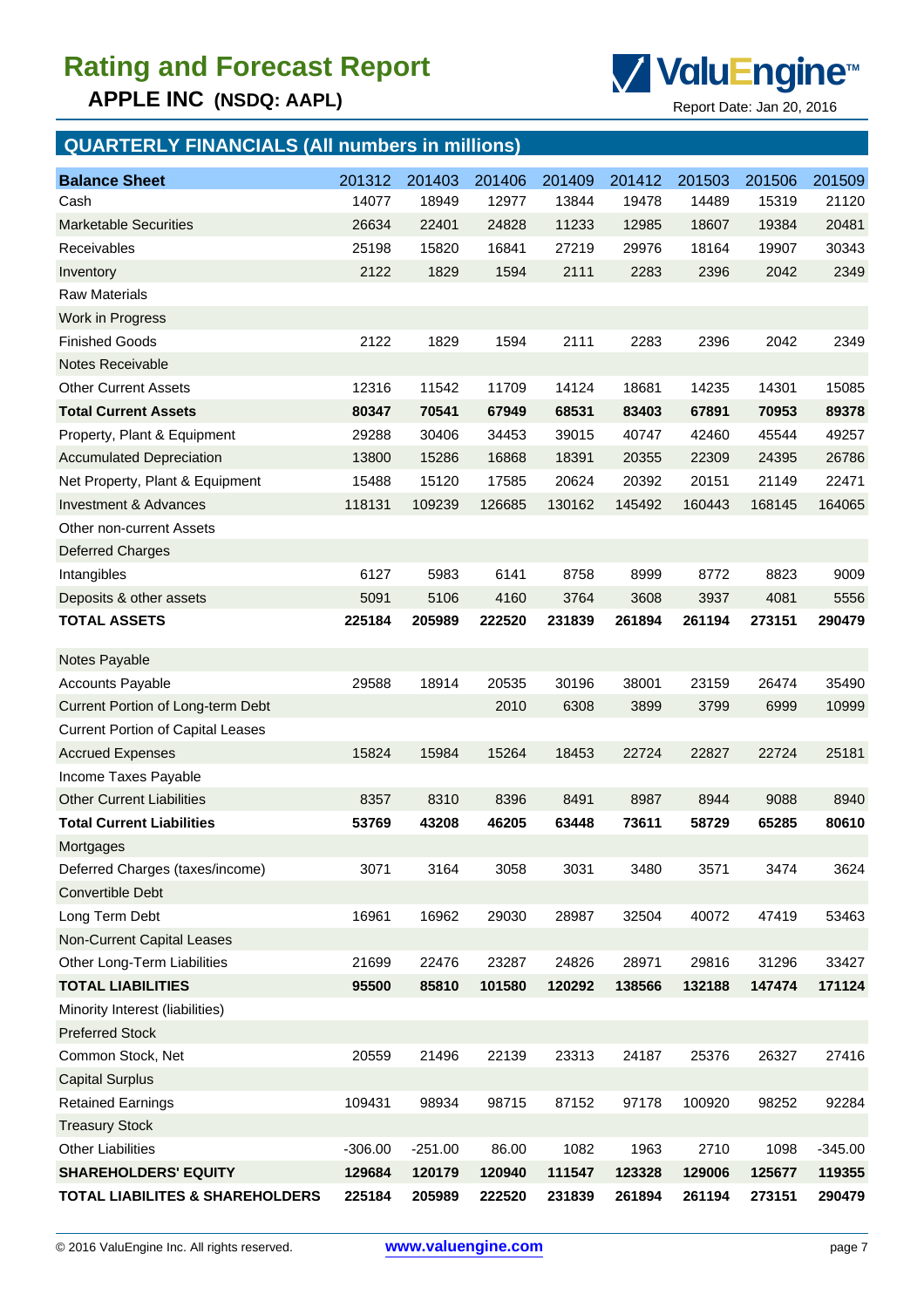**APPLE INC (NSDQ: AAPL)** Report Date: Jan 20, 2016



## **QUARTERLY FINANCIALS (All numbers in millions)**

| <b>Income Statement</b><br>Net Sales or Revenues              | 201312<br>57594 | 201403<br>45646 | 201406<br>37432 | 201409<br>42123 | 201412<br>74599 | 201503<br>58010 | 201506<br>49605 | 201509<br>51501 |
|---------------------------------------------------------------|-----------------|-----------------|-----------------|-----------------|-----------------|-----------------|-----------------|-----------------|
| <b>Cost of Goods Sold</b>                                     | 35748           | 27699           | 22697           | 26114           | 44858           | 34354           | 29924           | 30953           |
| <b>Gross Profit</b>                                           | 21846           | 17947           | 14735           | 16009           | 29741           | 23656           | 19681           | 20548           |
| Research & Development Expense                                | 1330            | 1422            | 1603            | 1686            | 1895            | 1918            | 2034            | 2220            |
| Selling, General, & Admin. Expense                            | 3053            | 2932            | 2850            | 3158            | 3600            | 3460            | 3564            | 3705            |
| Income Before Deprec., Depletion, Amort.                      | 17463           | 13593           | 10282           | 11165           | 24246           | 18278           | 14083           | 14623           |
|                                                               |                 |                 |                 |                 |                 |                 |                 |                 |
| Depreciation, Depletion, Amortization<br>Non-Operating Income | 246.00          | 225.00          | 202.00          | 307.00          | 170.00          | 286.00          | 390.00          | 439.00          |
|                                                               |                 |                 |                 |                 |                 |                 |                 |                 |
| Interest Expense                                              |                 |                 |                 |                 |                 |                 |                 |                 |
| Pretax Income                                                 | 17709           | 13818           | 10484           | 11472           | 24416           | 18564           | 14473           | 15062           |
| Provision for Income Taxes                                    | 4637            | 3595            | 2736            | 3005            | 6392            | 4995            | 3796            | 3938            |
| <b>Minority Interest</b>                                      |                 |                 |                 |                 |                 |                 |                 |                 |
| <b>Investment Gains (Losses)</b>                              |                 |                 |                 |                 |                 |                 |                 |                 |
| Other Income                                                  |                 |                 |                 |                 |                 |                 |                 |                 |
| Income Before Extraordinaries & Disc                          | 13072           | 10223           | 7748            | 8467            | 18024           | 13569           | 10677           | 11124           |
| Extraordinary Items & Discontinued                            |                 |                 |                 |                 |                 |                 |                 |                 |
| <b>Net Income</b>                                             | 13072           | 10223           | 7748            | 8467            | 18024           | 13569           | 10677           | 11124           |
| EPS - Basic, net                                              | 2.08            | 1.67            | 1.29            | 1.45            | 3.08            | 2.34            | 1.86            | 2.00            |
| EPS - Diluted, net                                            | 2.07            | 1.66            | 1.28            | 1.44            | 3.06            | 2.33            | 1.85            | 1.98            |
| EPS - Diluted, before non-recurring items                     | 2.07            | 1.66            | 1.28            | 1.42            | 3.06            | 2.33            | 1.85            | 1.96            |
|                                                               |                 |                 |                 |                 |                 |                 |                 |                 |
|                                                               |                 |                 |                 |                 |                 |                 |                 |                 |
| <b>Cash Flow Statement</b>                                    | 201312          | 201403          | 201406          | 201409          | 201412          | 201503          | 201506          | 201509          |
| Net Income (Cash Flow)                                        | 13072           | 23295           | 31043           | 39510           | 18024           | 31593           | 42270           | 53394           |
| Depreciation, Depletion, Amortization-CF                      | 2144            | 4031            | 5977            | 7946            | 2575            | 5054            | 8138            | 11257           |
| Net Increase (decrease) in                                    | 5520            | 5446            | 4188            | 7047            | 10038           | 12462           | 11892           | 11647           |
| Cash from (used in) Discontinued                              |                 |                 |                 |                 |                 |                 |                 |                 |
| Other Adjustments - Net                                       | 1934            | 3436            | 5255            | 5210            | 3085            | 3694            | 5491            | 4968            |
| Net Cash from (used by) Operating                             | 22670           | 36208           | 46463           | 59713           | 33722           | 52803           | 67791           | 81266           |
| (increase) Decrease in Prop, Plant, &                         | $-1985$         | $-3367$         | $-5745$         | $-9571$         | $-3217$         | $-5586$         | $-7629$         | $-11247$        |
| Acquisition/disposition of subsidiaires, othr                 | $-525.00$       | $-559.00$       | $-898.00$       | $-3765$         | $-23.00$        | $-115.00$       | $-230.00$       | $-343.00$       |
| Increase (decrease) in investments                            | $-12539$        | 750.00          | $-18724$        | $-9017$         | $-17942$        | -37728          | -46973          | $-44417$        |
| Other Cash inflow from investment                             | $-54.00$        | $-186.00$       | $-209.00$       | $-226.00$       | 17.00           | $-67.00$        | $-67.00$        | $-267.00$       |
| Net Cash from (used by) invesment                             | $-15103$        | $-3362$         | $-25576$        | $-22579$        | $-21165$        | -43496          | -54899          | $-56274$        |
| Issuance (purchase) of equity shares                          | $-4895$         | $-22659$        | $-27565$        | $-44270$        | $-4950$         | $-11691$        | $-21676$        | $-34710$        |
| Issuance (repayment) of debt securities                       |                 |                 | 11960           | 11960           | 3485            | 11332           | 21312           | 27114           |
| Increase (decrease) in bank & other                           |                 |                 | 2010            | 6306            | $-2409$         | $-2508$         | $-1808$         | 2191            |
| Payment of dividends & other cash                             | $-2769$         | $-5430$         | $-8297$         | $-11126$        | $-2801$         | $-5544$         | $-8597$         | $-11561$        |
| Other cash from (used by) financing                           | $-85.00$        | $-67.00$        | $-277.00$       | $-419.00$       | $-248.00$       | $-251.00$       | $-648.00$       | $-750.00$       |
| Net Cash from (used by) Financing                             | -7749           | $-28156$        | $-22169$        | $-37549$        | $-6923$         | $-8662$         | $-11417$        | $-17716$        |
| Effect of Exchange Rate Changes on                            |                 |                 |                 |                 |                 |                 |                 |                 |
| Net Change in Cash & Cash Equivalents                         | $-182.00$       | 4690            | $-1282$         | $-415.00$       | 5634            | 645.00          | 1475            | 7276            |
| Cash & Equivalents at beginning of year                       | 14259           | 14259           | 14259           | 14259           | 13844           | 13844           | 13844           | 13844           |
| Cash & Equivalents at year end                                | 14077           | 18949           | 12977           | 13844           | 19478           | 14489           | 15319           | 21120           |

© 2016 ValuEngine Inc. All rights reserved. **[www.valuengine.com](http://www.valuengine.com/)** page 8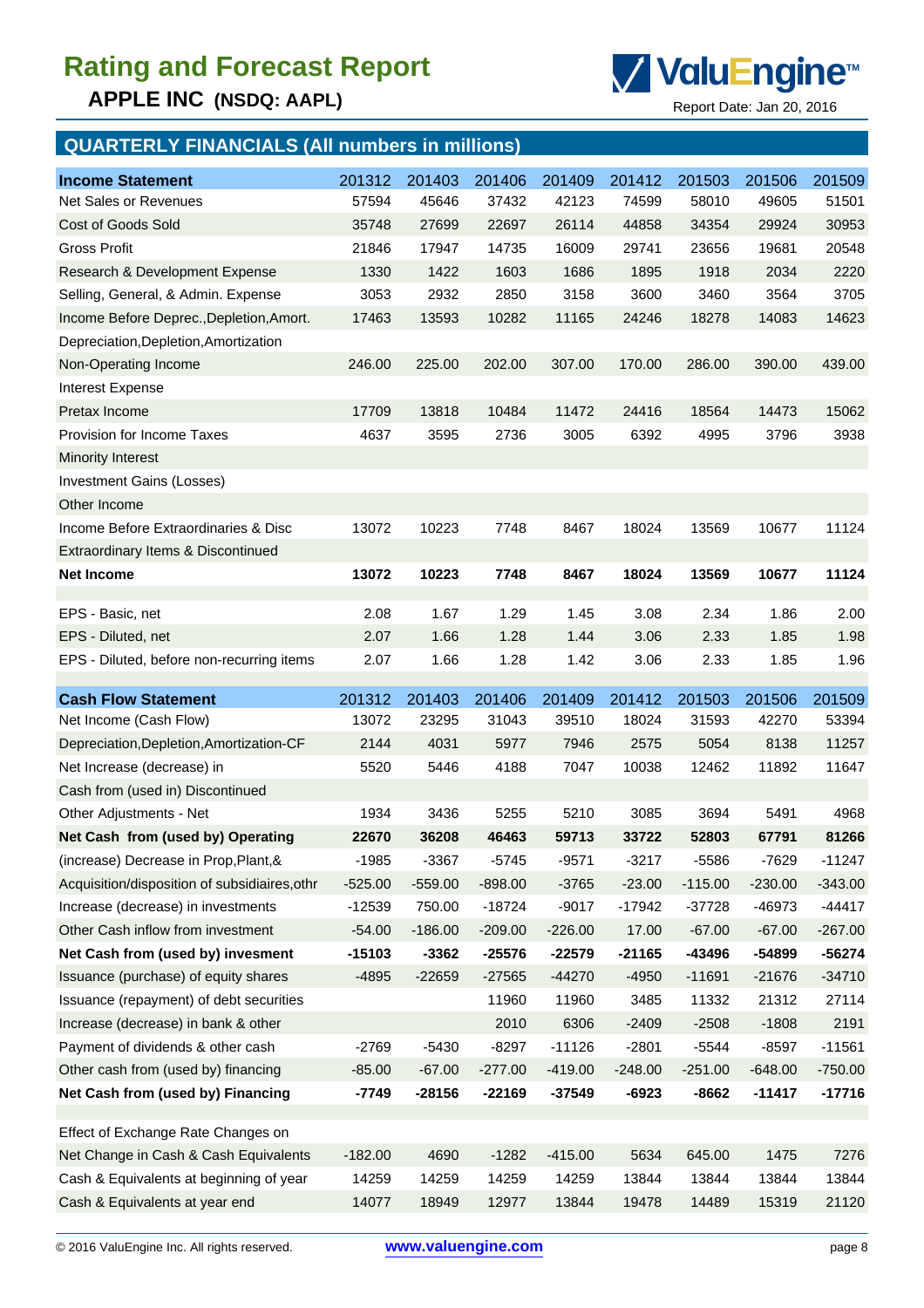

#### **VALUENGINE SERVICE DESCRIPTIONS**

Thank you for your interest in ValuEngine!

#### **ValuEngine Rating and Forecast Report:**

Advanced academic research that brings you superior investment strategies in an actionable format. The most comprehensive and useful report available. ValuEngine's three models: Valuation Model, Forecast Model and Ratings Model are incorporated to give you a well-rounded analysis from three different perspectives. Consensus EPS trend and Earnings Surprise statistics provide additional insights. Also, detailed Company Profile; 1-3-6 month and 1-2-3 yr forecasts, ValuEngine 1-5 Engine Rating, Multi-stock comparison, Financials, Earnings Estimates, Risk Assessment, Data Summary and much more. More report information: www.valuengine.com/rep/mainrep

To find out more about ValuEngine's many independent and objective investment products and services, please visit our website at www.ValuEngine.com, call us at 1-800-381-5576, or send us an email at support@ValuEngine.com. Below is a brief description of some of our additional products and services.

#### **ValuEngine Premium Web Site Stock Analysis Service:**

A subscription to our website allows access to ValuEngine's proprietary real-time quantitative analysis tools for more than 5,500 U.S., foreign, and ADR stocks which trade on U.S. Markets. You can sign up for a free 14 day no-risk trial period: www.valuengine.com/pub/main?p=33

#### **The ValuEngine Weekly Newsletter:**

The ValuEngine Weekly Newsletter features market research, analysis, and commentary from ValuEngine Chief Market Strategist Richard Suttmeier and Senior Analyst Steve Hach. The Weekly includes quantitative market and sector overviews of the entire ValuEngine U.S. stock universe as well as VE data points for hot stocks and industries. Chief Market Strategist Suttmeier provides technical levels for key commodities, indices, and U.S. Treasuries. The ValuEngine Weekly Newsletter also includes tips and tricks for getting the most out of VE's quant-based investment tools. To receive this free newsletter every Friday, sign up here: www.valuengine.com/nl/WeeklyNewsletter

#### **ValuEngine Premium Newsletters:**

ValuEngine offers a variety of premium newsletter products designed to meet every style of investment. Active traders should consider Chief Market Strategist Richard Suttmeier's ValuEngine Morning Briefing while those looking for a diversified portfolio of both long and short ideas should check out the ValuEngine Forecast 16 Market Neutral Strategy Newsletter. VE also offers longonly portfolio newsletter products as well as specialized industry and sector reports. To view sample issues of our many newsletters or to subscribe, go to the Newsletter portion of our website: www.valuengine.com/nl/mainnl

#### **ValuEngine Institutional (VEI):**

VEI is a software package designed to meet the demanding requirements of Finance Professionals. VEI deploys the power of ValuEngine's quant-based valuation, forecast, portfolio creation/optimization, customization, and database capabilities to your desktop. The software provides access to our proprietary market neutral portfolio strategies and the ability to extract the entire universe database of ValuEngine model outputs each day. Full access to more than 4,000 individual stock reports--like this one--is included with every VEI subscription. VEI provides the finance professional with a fast, objective, accurate, and consistent computerized research department whenever and wherever needed.

Whether you are a Fund Manager, a Research House, an Independent Financial Advisor, or an Independent Broker/Dealer with hundreds of financial advisors, VEI will dramatically increase your productivity. To download a free demo, please go to our website at www.valuengine.com/pub/main?i=0

#### **Consultancy Services:**

With ValuEngine's 10 years of experience to help you maximize your professional investment strategy, you can differentiate your firm from the competition by offering of time-proven, high-performance research to your clients. ValuEngine private-label products can be customized for funds managers, brokers, financial advisors, newsletter publishers, and web-site owners.

Tell us your financial objectives and specify your universe constraints and ValuEngine can provide everything from back testing and strategy development to front and back-end automation services. ValuEngine has the research, IT, and mathematical brainpower on staff to provide Funds and Institutions with complete solutions to their research, development, and strategy-implementation needs.

Please call (800) 381-5576 to speak with a sales representative or email support@valuEngine.com.